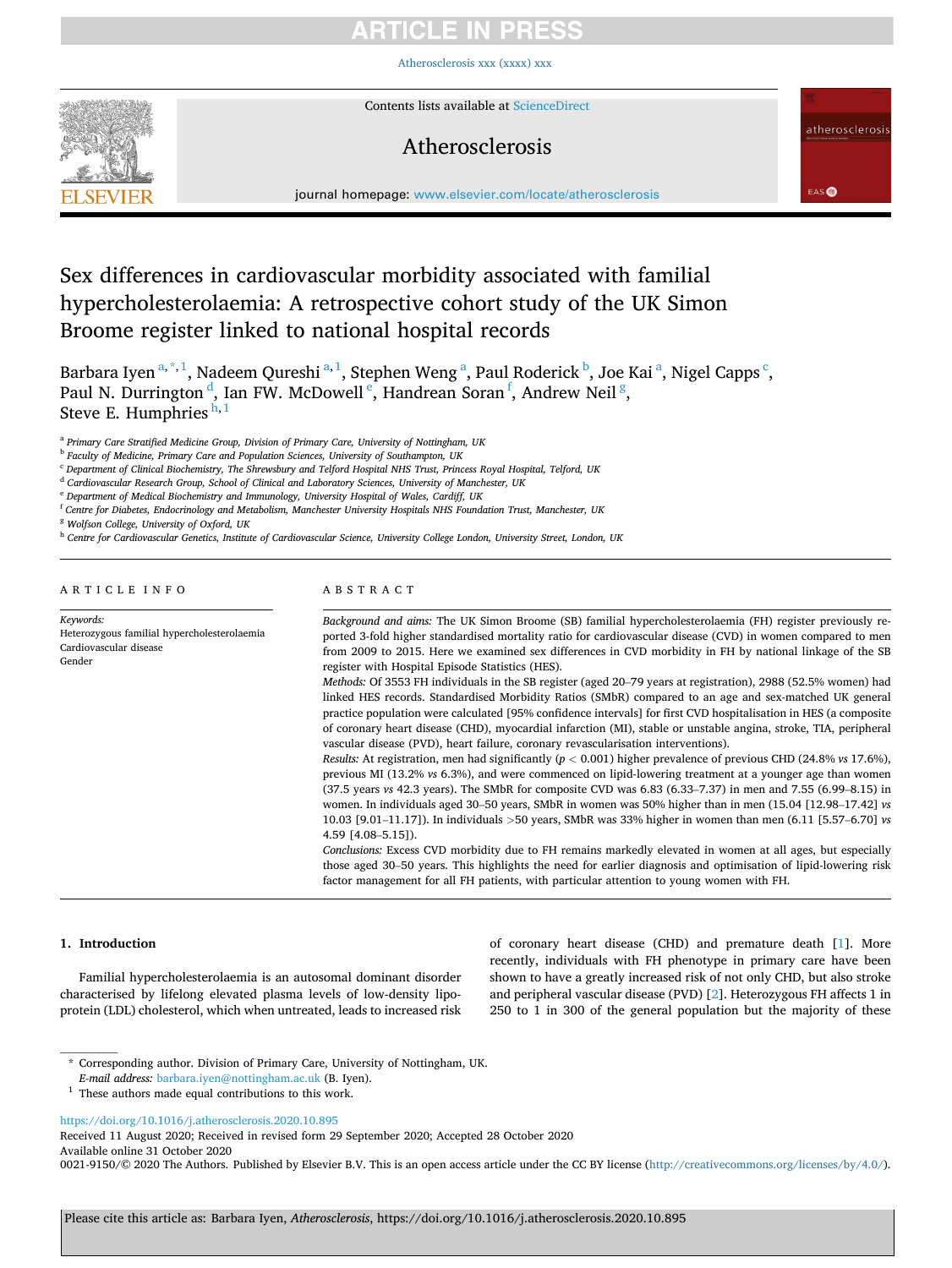# **ARTICLE IN PRESS**

#### *B. Iyen et al.*

individuals are undiagnosed  $[3,4]$  $[3,4]$ . If untreated, men with FH have a 50% risk of fatal or non-fatal CHD by age 50 years and women have a 30% risk by age 60 years [\[5\]](#page-6-0).

In early studies of FH in the pre-statin era, CHD mortality was shown to be highest in the 20–39 year age group and reduced with increasing age [\[6\]](#page-6-0). Previous studies of the UK Simon Broome register examined changes in CHD mortality in FH patients both before and after the routine use of statins, and found that while there was a significant reduction in CHD mortality in men over time, excess mortality persisted in women [[7](#page-6-0)], such that excess CHD mortality was 3-fold higher in women than men in the period from 2009 to 2015 [\[7\]](#page-6-0). These previous studies were limited to only coronary disease mortality outcomes in this patient population. As individuals with FH are now living longer due to effective lipid lowering therapies and coronary interventions [[8](#page-6-0)], morbidity across a range of CVD outcomes now need to be examined. By linking records of Simon Broome register participants with their secondary care records from hospital episode statistics, we have now created the longest prospective cohort of FH patients known internationally.

This study evaluated the long-term CVD outcomes of individuals with heterozygous FH, and investigated any potential sex differences in cardiovascular disease morbidity associated with FH.

#### **2. Materials and methods**

#### *2.1. Data source and baseline measures*

The Simon Broome register includes individuals with FH recruited from 21 participating lipid clinics in the United Kingdom, to which they had been referred by either their general practitioners or hospital specialists. Recruitment of patients into the register began in 1980, and methods have been described previously [\[6,7](#page-6-0),[9](#page-6-0)]. Information recorded on registration into the Simon Broome register include individuals' baseline demographic and clinical characteristics such as age, smoking status, alcohol consumption, past medical history, medication history including use of lipid-lowering, antihypertensive and diabetic treatments, family history as well as clinical examination findings such as blood pressure, body mass index, tendon xanthomas, xanthelasma and arcus cornealis. A fasting blood specimen taken at the registration visit determined serum total cholesterol, triglycerides and high density lipoprotein [[6,7,9\]](#page-6-0). Serum low density lipoprotein cholesterol (LDL-C) ethics committee of each participating centre, and approvals for obtaining the linked hospital data was obtained by the NHS digital (DARS ref: NIC-115405) and Confidentiality Advisory Committee (CAG ref: 18/CAG/0007). The overall study obtained ethical approval from the NHS Health Research Authority (IRAS ref: 214219).

#### *2.2. Cardiovascular disease outcome measures*

Incident cardiovascular disease (CVD) was defined as the first hospital admission recorded in HES for coronary heart disease (CHD), myocardial infarction (MI), angina (stable or unstable), stroke, transient ischaemic attack (TIA), peripheral vascular disease (PVD), heart failure, or coronary revascularisation interventions such as percutaneous coronary interventions (PCI) or coronary artery bypass graft (CABG). Cardiovascular disease outcomes were identified from HES using the relevant ICD-10 and OPCS codes (shown in Supplementary Data).

#### *2.3. Statistical analyses*

Baseline characteristics of patients in the Simon Broome register were assessed, and these were reported as proportions, mean (standard deviation) and median (interquartile range) for categorical, continuous normally-distributed and continuous non-normally distributed variables, respectively. Appropriate statistical tests such as chi-squared, ttests and Mann-Whitney U tests were used to assess differences in categorical and continuous variables, between males and females. Incidence rates of composite CVD outcomes were assessed for all SB patients as well as within pre-defined patient subgroups, and Cox-proportional hazard models estimated hazards ratios for CVD. We determined the observed number of incident CVD events per person-years of follow-up, stratified by sex and age-groups (*<*30 years, 30 to *>*50 years and in the over 50 year age-groups). Standardised morbidity ratios (SMbR) were calculated using indirect standardisation, with age and sex-specific CVD incidence rates of the UK primary care non-FH population, as reference rates [[2](#page-6-0)]. We calculated the expected number of CVD events as the number of person-years of follow-up in the SB cohort multiplied by the incidence rate for the comparable age-group and sex in the reference population. Standardised morbidity ratios (SMbR) were computed as the observed number of CVD events divided by the expected number of events:

```
SMBR = \frac{\Sigma di}{\Sigma Ei} = \frac{observed number of CVD events in the SB population}{expected number of CVD events if the age - sex specific rates were the same as thereference population
```
concentrations were calculated using the Friedewald equation [\[10](#page-6-0)]. Lipoprotein (a) (Lp(a)) concentration was measured in a single laboratory using a previously described method [\[11](#page-6-0)]. Patients were classified as having either Simon Broome Definite FH or Possible FH using previously published criteria [[6,7,9\]](#page-6-0). Registered patients in the Simon Broome register were linked with the National Health Service Central Registry, which is part of the Office for National Statistics, for ascertainment of death records including underlying cause and date of death. For the current analysis, patients' records have been linked to Hospital Episodes Statistics (HES) for ascertainment of secondary care inpatient morbidity data including admissions for cardiovascular disease. All patients were followed up from the date of their SB registration until their first hospitalisation for cardiovascular disease, date of death, emigration/loss to follow-up or last date of data collection, whichever occurred first. All patients gave informed consent for inclusion in the Simon Broome Register. The study received approval from the local

The 95% confidence intervals of the SMbR were derived using an error factor (EF), with the equation:  $95\%$  CI = SMbR / EF to SMbR  $\times$  EF, where  $EF = \exp(1.96 / \sqrt{di}).$ 

SMbR was estimated for both composite CVD and constituent CVD outcomes. We conducted the primary analyses on all eligible individuals in the Simon Broome register, with or without a history of CVD. To evaluate the impact of having a previous history of CVD, we conducted sensitivity analyses by restricting the population to a subset of patients who had no history of previous CVD at the time of registration. Considering that secondary care records in HES only became available after 1 April 1997, a further sensitivity analysis was done with analyses restricted to only those individuals with registration dates in Simon Broome on or after 1 April 1997. All analyses were conducted using Stata SE version 15 statistical package.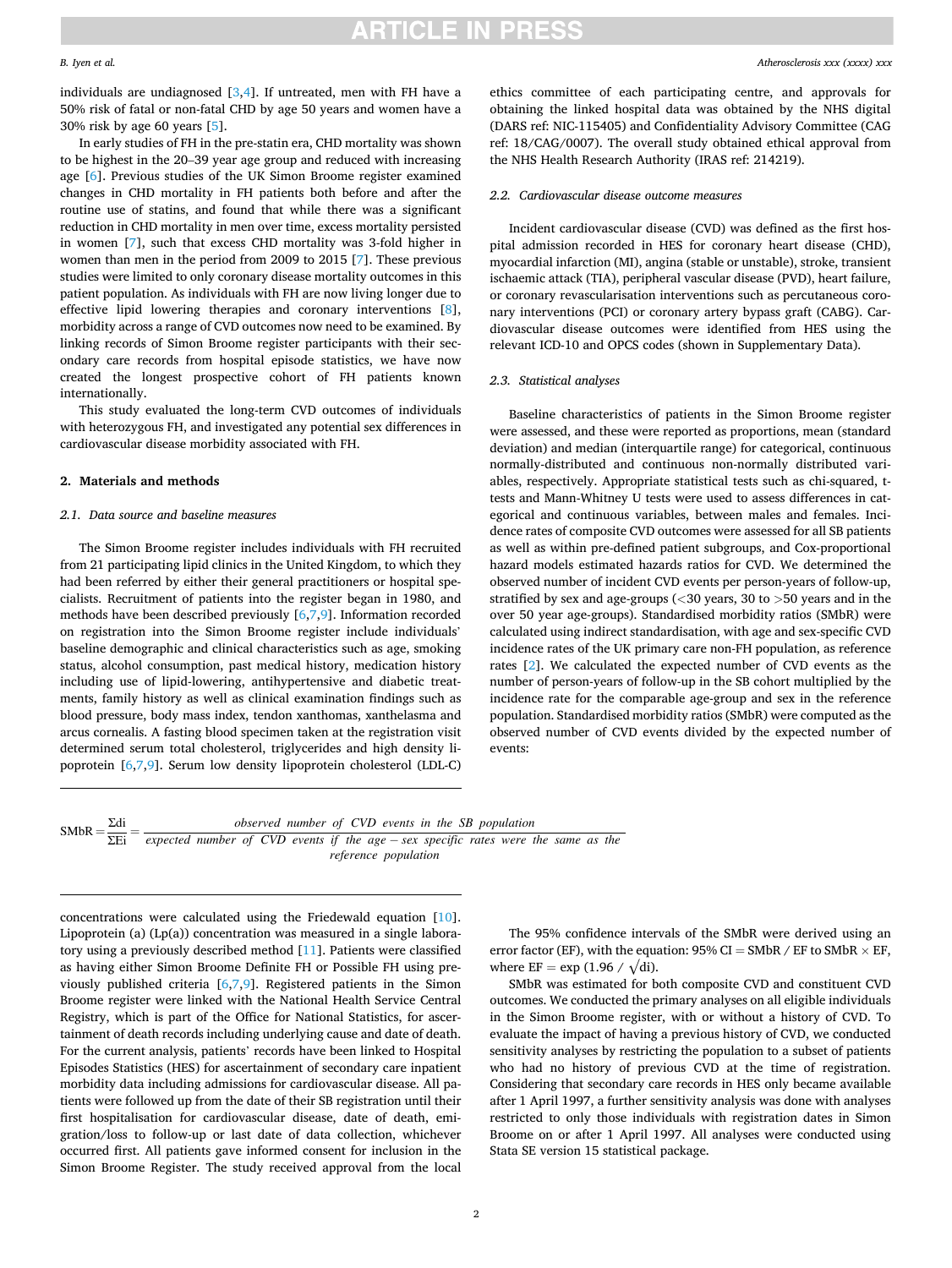#### *B. Iyen et al.*

# ICI E

#### **Table 1**

Baseline characteristics of subjects with FH in the Simon Broome register  $(n = 2988)$ .

|                                               |              | Male $n$ $(\%)$<br>1418 (47.46) | Female n (%)<br>1570 (52.54) | $p$ -value <sup>a</sup> |
|-----------------------------------------------|--------------|---------------------------------|------------------------------|-------------------------|
| Age at registration (years)                   | mean (SD)    | 41.1(15.0)                      | 46.1(16.8)                   | < 0.0001                |
| BMI at registration $(Kg/m2)$                 | mean (SD)    | 25.17(4.1)                      | 24.78 (5.2)                  | 0.0343                  |
| Follow-up (years)                             | median (IQR) | 17.93 (11.17-23.98)             | 18.15 (11.59-23.73)          | 0.5993                  |
| FH diagnosis type                             |              | $n = 1418$                      | $n = 1570$                   |                         |
| Definite FH                                   | n(%)         | 770 (54.3)                      | 814 (51.9)                   | 0.179                   |
| Possible FH                                   |              | 648 (45.7)                      | 756 (48.1)                   |                         |
| Age started on LLT (years)                    | mean (SD)    | 37.5 (14.7)                     | 42.3 (17.0)                  | < 0.0001                |
| Pre-treatment cholesterol (mmol/l)            | mean (SD)    | 9.4(2.8)                        | 9.7(2.0)                     | 0.0136                  |
| Pre-treatment triglyceride (mmol/l)           | median (IQR) | $1.8(1.2 - 2.7)$                | $1.4(1.0-2.2)$               | < 0.0001                |
| Pre-treatment lipoprotein Lp(a) (mg/dl)       | median (IQR) | 29 (10-63), $n = 314$           | $25(11-70)$ , n = 339        | 0.9927                  |
| Alcohol consumption (units/week)              | median (IQR) | $10(1-20)$                      | $2(0-9)$                     | 0.0001                  |
| Cigarette smoke exposure                      |              |                                 |                              |                         |
| Ever smoked cigarette (yes)                   | n(%)         | 638 (45.0%, $n = 1418$ )        | 605 (38.6%, $n = 1568$ )     | 0.001                   |
| Current cigarette smoker (yes)                |              | 224 (16.0%, $n = 1404$ )        | 293 (18.8%, $n = 1556$ )     | 0.116                   |
| History of previous cardiovascular disease    |              |                                 |                              |                         |
| Angina                                        | n(%)         | 250 (17.8%, $n = 1403$ )        | 226 (14.5%, $n = 1554$ )     | 0.091                   |
| Myocardial infarction                         |              | 187 (13.2%, $n = 1418$ )        | 99 (6.31%, $n = 1570$ )      | < 0.0001                |
| Coronary heart disease (yes)                  |              | 352 (24.8%, $n = 1418$ )        | 276 (17.6%, $n = 1570$ )     | < 0.0001                |
| Stroke (Yes)                                  |              | 10 (0.7%, $n = 1404$ )          | $20(1.3\%, n = 1558)$        | 0.173                   |
| Transient ischaemic attack                    |              | 13 (1.3%, $n = 1027$ )          | 18 (1.5%, $n = 1168$ )       | 0.254                   |
| History of claudication                       |              | 38 (2.7%, $n = 1402$ )          | 49 (3.2, $n = 1556$ )        | 0.790                   |
| Previous revascularisation (Angioplasty/CABG) |              | 174 (17.0%, $n = 1025$ )        | 96 (8.3%, $n = 1161$ )       | < 0.0001                |
| Age at first MI (years)                       | median (IQR) | 43 (37-49)                      | 51 $(44 - 58.5)$             | 0.0001                  |
| History of hypertension                       | n(%)         | 111 (10.9%, $n = 1021$ )        | 196 (16.9%, $n = 1162$ )     | < 0.0001                |
| History of diabetes                           | n(%)         | 20 (1.4%, $n = 1418$ )          | 19 $(1.2\%, n = 1570)$       | 0.718                   |
| Use of other medications                      |              |                                 |                              |                         |
| Beta-blockers                                 | n(%)         | 117 (11.4%, $n = 1028$ )        | 148 (12.7%, $n = 1168$ )     | 0.644                   |
| Ace-inhibitors                                |              | 39 (6.6%, $n = 587$ )           | 54 (7.8%, $n = 697$ )        | 0.610                   |
| Anti-platelet medication                      |              | 257 (18.1%, $n = 1418$ )        | 234 (14.9%, $n = 1570$ )     | 0.010                   |
| Anticoagulant medication                      |              | $9(1.5\%, n = 587)$             | 10 $(1.4\%, n = 697)$        | 0.830                   |
| Other antihypertensive medications            |              | 49 (4.8%, $n = 1027$ )          | 74 (6.3%, $n = 1168$ )       | 0.274                   |
| Type of FH mutation                           |              | $n = 295$                       | $n = 304$                    |                         |
| LDL-receptor                                  | n(%)         | 178 (60.3%)                     | 193 (63.5%)                  | 0.416                   |
| Apo-B                                         |              | 10 (3.4%)                       | 13 (4.3%)                    |                         |
| PCSK9                                         |              | 4(1.4%)                         | $1(0.3\%)$                   |                         |
| None                                          |              | 103 (34.9%)                     | 97 (31.9%)                   |                         |

Tests of significance for categorical variables were derived using the Pearson's  $\chi^2$  test.<br><sup>a</sup> Independent *t*-test was used for comparison between continuous variables with normal distribution, and Mann-Whitney *U* te distribution.

## **3. Results**

A total of 3553 subjects in the Simon Broome (SB) database were recruited from participating lipid clinics between 1 January 1980 and 20 December 2010. Of these, 2988 (84%) had linked HES admitted patient care records, and comprised the final study cohort. Individuals without linked HES records had comparable baseline demographic characteristics to those with linked data, but a higher proportion of them had records of previous history of CVD. A comparison of baseline characteristics between individuals with and without linked HES records is shown in Supplementary Table 1.

The characteristics of the study population, at the time of registration into the Simon Broome register, are shown in Table 1. Of the cohort, 1418 (47.5%) were male. Compared to men, women were 5 years older at registration and 4.8 years older at the time of commencing lipid lowering treatment (LLT). While women had a slightly lower BMI than men, their mean untreated total cholesterol concentration was significantly higher, but median triglyceride concentration was significantly lower. Consumption of alcohol was significantly higher in men than women but significantly fewer women reported ever smoking, while the prevalence of current smoking was similar in men and women. Fewer women reported a prior history of CVD than men, with significant difference in myocardial infarction (MI), CHD and previous revascularisation, and women having had their first MI 8 years later than men. While significantly more women than men had a history of hypertension, the prevalence of type 2 diabetes was similar in men and women, and although low overall, was similar to the prevalence of type 2

diabetes in the UK general population during the period of recruitment of the patient cohort [\[12](#page-6-0)]. Only 21.8% of the SB cohort had measures of Lp(a) at registration, but there was no statistically significant difference between these measures in males and females. Genetic test results were only available for 599 patients (20% of the study population) and an FH-causing variant was identified in 399 (67% of those tested), with no significant difference between males and females. Overall, women on the SB register had a better CVD risk factor profile, but a later age at FH diagnosis and commencement of LLT.

#### *3.1. Cardiovascular disease outcomes*

Admitted patient care records from HES were available from April 1997 to March 2018. The median follow-up for patients in the SB register was 18.1 years (IQR 11.4–23.9), constituting 52,000 person-years of follow-up. Over this period, there were 1327 CVD-related hospital admissions. As shown in [Table 2,](#page-3-0) the overall incidence rate for any CVD event in the SB patients was 25.47 (95% CI 24.14–26.88) per 1000 pyears follow-up. Incidence rates were lower in women, and compared to men, women had an adjusted hazard ratio (HR) of 0.65 (0.58–0.73). As expected, incidence rates and hazards ratio for CVD increased steeply with increasing age, with incidence rates ranging from 6.31 (5.12–7.77) in those less than 30 years at registration to 77.35 (59.67–100.28) in those over 70 years. The median age at first CVD-related hospital admission for CVD was 60.6 years (IQR 51.5–69.5) in men, and 70.0 years (IQR 60.0–77.6) in women. There were very few individuals with FH genetic test results, so statistically significant difference in hazard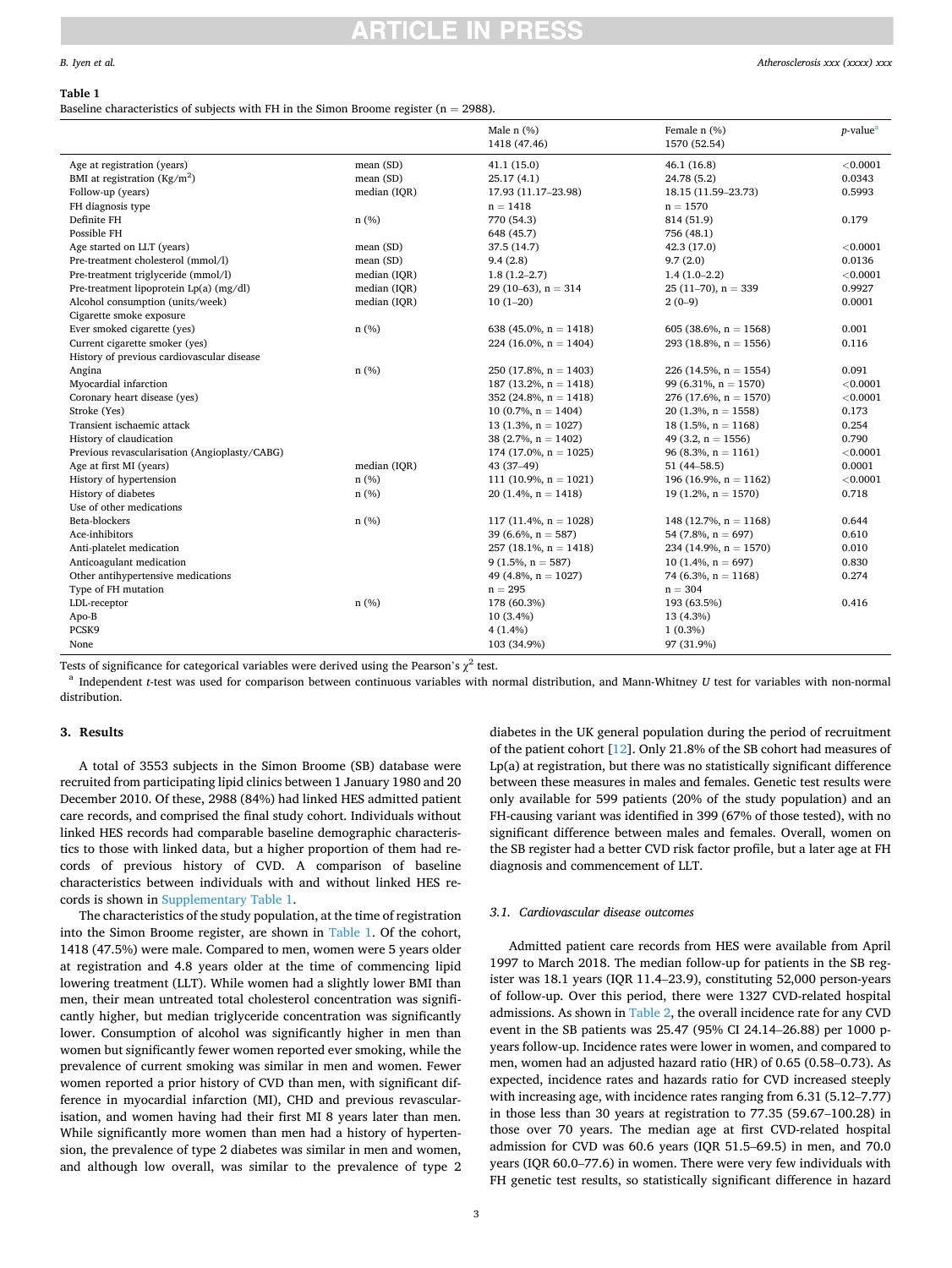## <span id="page-3-0"></span>*B. Iyen et al.*

#### **Table 2**

Incidence rate and hazards ratios for composite CVD outcomes among SB patient population.

|                                  | Number of<br>subjects | <b>CVD</b><br>events | Persons years of follow-<br>up | Incidence rate (95% CI) of<br><b>CVD</b> | Unadjusted hazards ratio for<br><b>CVD</b> | Adjusted HR for age and<br>sex |
|----------------------------------|-----------------------|----------------------|--------------------------------|------------------------------------------|--------------------------------------------|--------------------------------|
| All subjects in SB<br>register   | 2988                  | 1327                 | 52,090                         | 25.47 (24.14-26.88)                      |                                            |                                |
| Sex                              |                       |                      |                                |                                          |                                            |                                |
| Male                             | 1418                  | 669                  | 24,630                         | 27.17 (25.18-29.30)                      | 1.00                                       | 1.00                           |
| Female                           | 1570                  | 658                  | 27,470                         | 23.96 (22.19-25.86)                      | $0.89(0.80 - 0.99)$                        | $0.65(0.58 - 0.73)$            |
| Age at registration (years)      |                       |                      |                                |                                          |                                            |                                |
| $<$ 30                           | 614                   | 89                   | 14,100                         | $6.31(5.12 - 7.77)$                      | 1.00                                       | 1.00                           |
| $30 - 40$                        | 568                   | 204                  | 10,950                         | 18.64 (16.25-21.38)                      | $3.38(2.63 - 4.34)$                        | $3.32(2.59 - 4.26)$            |
| $40 - 50$                        | 620                   | 305                  | 10,770                         | 28.31 (25.30-31.67)                      | 5.50 (4.34–6.98)                           | $5.44(4.29 - 6.90)$            |
| $50 - 60$                        | 674                   | 379                  | 10,440                         | 36.29 (32.81-40.13)                      | $8.09(6.40 - 10.23)$                       | 8.54 (6.75-10.80)              |
| $60 - 270$                       | 425                   | 293                  | 5090                           | 57.51 (51.29-64.49)                      | 16.21 (12.68-20.74)                        | 17.88 (13.96-22.91)            |
| >70                              | 87                    | 57                   | 740                            | 77.35 (59.67-100.28)                     | 26.16 (18.58-36.84)                        | 29.90 (21.18-42.20)            |
| FH diagnosis type                |                       |                      |                                |                                          |                                            |                                |
| Definite FH                      | 1584                  | 726                  | 28,150                         | 25.79 (23.99-27.74)                      | 1.00                                       | 1.00                           |
| Possible FH                      | 1404                  | 601                  | 23,950                         | 25.10 (23.17-27.18)                      | $1.00(0.90 - 1.12)$                        | $0.84(0.75-0.93)$              |
| Past history of CVD              |                       |                      |                                |                                          |                                            |                                |
| No past history of<br><b>CVD</b> | 2290                  | 720                  | 43,900                         | 16.40 (15.25-17.64)                      | 1.00                                       | 1.00                           |
| Past history of CVD              | 698                   | 607                  | 8190                           | 74.10 (68.44-80.24)                      | $5.90(5.27 - 6.60)$                        | $3.45(3.06 - 3.89)$            |

Previous CVD includes previous CHD, MI, coronary revascularisation interventions (coronary angioplasty or CABG), stroke, TIA, intermittent claudication.<br><sup>b</sup> HR for CVD in males and females was adjusted for age only, and HR

| Table 3                                                                                           |
|---------------------------------------------------------------------------------------------------|
| Observed and expected number of CVD events in men and women with FH in the Simon Broome register. |

|                    | Person-years of follow-<br>up | Observed CVD<br>events | Incidence rates/1000 person years (95%<br>CI | <b>Expected CVD</b><br>events <sup>a</sup> | Standardised morbidity ratio (95%)<br>CI) |
|--------------------|-------------------------------|------------------------|----------------------------------------------|--------------------------------------------|-------------------------------------------|
| Males              |                               |                        |                                              |                                            |                                           |
| $<$ 30 years       | 6942                          | 56                     | $8.07(6.21 - 10.48)$                         | 3.47                                       | 16.13 (12.42-20.96)                       |
| 30 to $<$ 50 years | 12,174                        | 331                    | 27.19 (24.41-30.28)                          | 32.99                                      | $10.03(9.01 - 11.17)$                     |
| 50 years           | 5510                          | 282                    | 51.18 (45.54-57.51)                          | 61.49                                      | $4.59(4.08 - 5.15)$                       |
| Total (men)        | 24,627                        | 669                    | 27.17 (25.18-29.30)                          | 97.96                                      | $6.83(6.33 - 7.37)$                       |
| Females            |                               |                        |                                              |                                            |                                           |
| $<$ 30 years       | 7157                          | 33                     | $4.61(3.28 - 6.49)$                          | 2.15                                       | 15.37 (10.93-21.62)                       |
| 30 to $<$ 50 years | 9546                          | 178                    | 18.65 (16.10-21.60)                          | 11.84                                      | 15.04 (12.98-17.42)                       |
| $>50$ years        | 10,765                        | 447                    | 41.52 (37.85-45.56)                          | 73.20                                      | $6.11(5.57 - 6.70)$                       |
| Total (women)      | 27,468                        | 658                    | 23.96 (22.19-25.86)                          | 87.18                                      | $7.55(6.99 - 8.15)$                       |
| Overall            | 52,094                        | 1327                   | 25.47 (24.14-26.88)                          | 185.14                                     | 7.17 (6.79–7.56)                          |

<sup>a</sup> Expected CVD events derived by applying age and sex-specific CVD incidence rates in the UK general practice population of non-FH subjects [\[2](#page-6-0)], to the number of person-years of follow-up.

ratios for CVD could not be determined between the different FHmutation carrier groups (data not shown). As expected, the CVD incidence rate was 4.5 fold higher in those with a previous history of CVD on registration, with an age and sex adjusted HR of 3.45 (3.06–3.89).

Table 3 shows the observed number of CVD events across different age-groups in men and women in the SB register, as well as the number of CVD events that would be expected if these individuals had the same age- and sex-specific CVD incidence rates as the general practice population of individuals without FH. The overall standardised morbidity ratio (SMbR) among individuals with FH in the SB register was 7.17 (6.79–7.56). In both sexes, SMbR decreased with advancing age such that the highest excess CVD morbidity was in those younger than 30 years, and the lowest was in those over 50 years. Women with FH were observed to have larger excess CVD morbidity than men (7.55 (6.99–8.15) *vs* 6.83 (6.33–7.37) respectively). There were substantially significant sex differences in SMbR in patients aged 30–50 years and those older than 50 years [\(Fig. 1](#page-4-0)). These differences were most marked in the 30–50 year age group such that women had a 50% higher SMbR than men of the same age group (15.04 (12.98–17.42) *vs* 10.03 (9.01–11.17). In those older than 50 years, SMbR was 33% higher in women than men (6.11 (5.57–6.70) *vs* 4.59 (4.08–5.15) respectively). The median age at first hospitalisation for CVD in males and females with FH, by age-group at time of Simon Broome registration, is shown in Supplemental Table 2.

On separate analyses of subtypes of the first CVD event, the SMbR for

all subtypes were found to be higher in women than men [\(Fig. 2\)](#page-4-0). The SMbR (95% CI) for CHD was substantially higher in women than men in the 30–50 year age group (19.66 (16.78–23.04) *vs* 12.54 (11.22–14.01)) and those over 50 years (7.65 (6.90–8.48) *vs* 5.82 (5.14–6.59)). Similarly, women had higher SMbR for PVD than men in the 30–50 year age group (16.16 (11.85–22.03) *vs* 8.18 (6.26–10.68)) and in the over 50 year age group (8.44 (7.02–10.14) *vs* 4.67 (3.68–5.93)). Higher SMbR for stroke was observed for women than men, but this was only in those aged over 50 years (5.66 (4.78–6.69) *vs* 2.83 (2.17–3.69)). In all CVD subtypes, the SMbR did not differ markedly between men and women with FH who were aged younger than 30 years (data are shown in Supplementary Table 3).

## *3.2. Sensitivity analyses*

On restricting all analyses to only the subset of FH patients who had no history of previous CVD at the time of registration into the Simon Broome register, as expected, SMbR for men and women of all age groups were lower than estimates from the whole cohort. There were however similar findings of higher SMbR for CVD in women than men in the 30–50 year group (10.68 (8.88–12.86) *vs* 7.06 (6.12–8.14)) and in those aged 50 years and over (4.11 (3.61–4.68) *vs* 2.73 (2.26–3.31)) (Supplementary Table 4).

Further sensitivity analyses, which included only individuals who registered in the Simon Broome on or after the 1 April 1997, when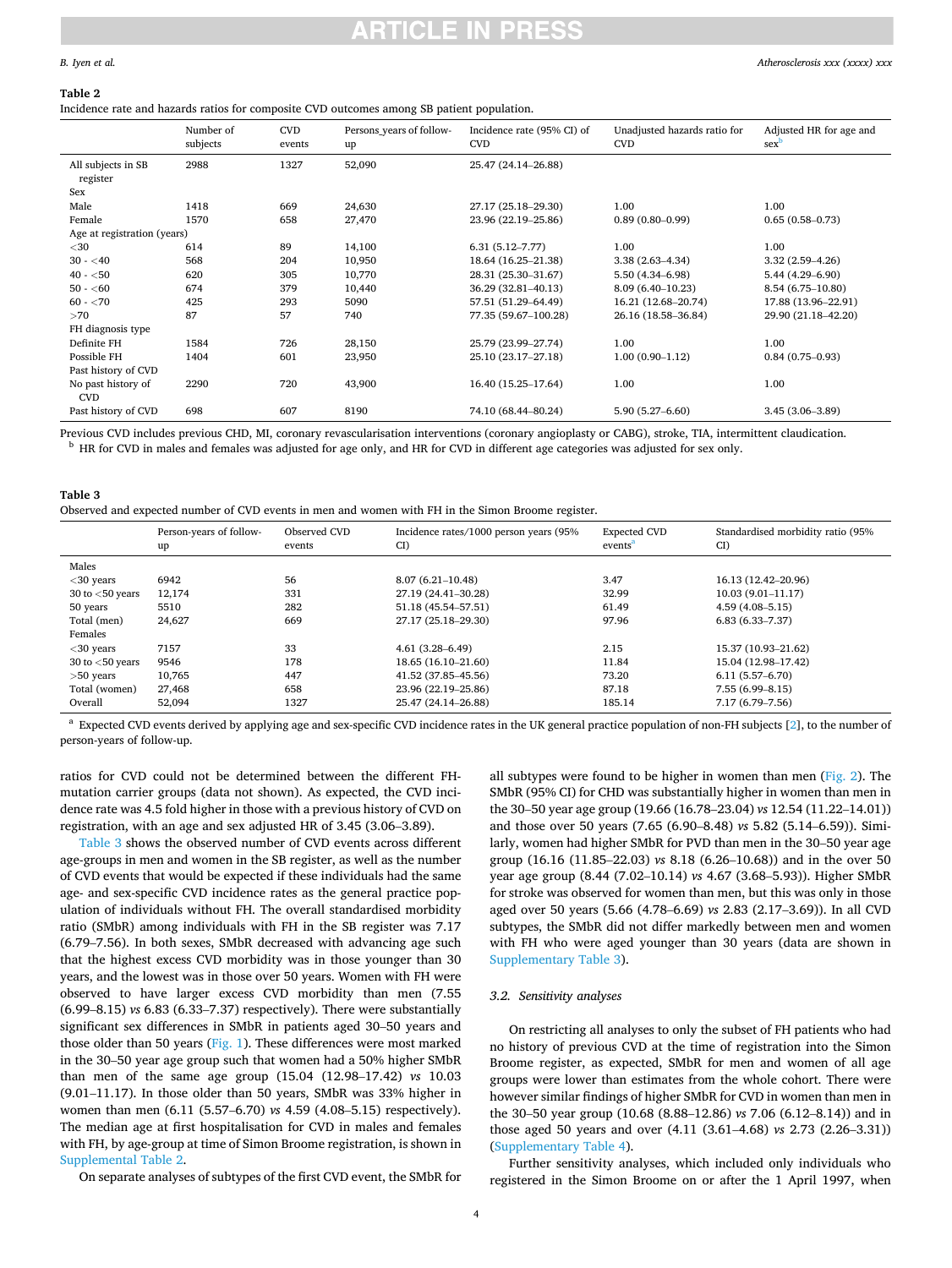*Atherosclerosis xxx (xxxx) xxx*

<span id="page-4-0"></span>

**Fig. 1.** Standardised morbidity ratios for composite CVD in men and women with familial hypercholesterolaemia in the Simon Broome register.



**Fig. 2.** Standardised morbidity ratios for coronary heart disease, stroke, and peripheral vascular disease in males and females with familial hypercholesterolaemia.

secondary care records in HES were available, found that similar to results of analyses of the whole cohort, SMbR for CVD was higher in women than men. Unlike findings from the whole cohort, the higher SMbR in women compared to men was most marked in those younger than 30 years. Due to the small sample size and few observed number of CVD events in this subgroup of patients, there was insufficient power to detect statistically significant measures of effect, and so the 95% confidence intervals for these estimates were very wide (Supplementary Table 5).

## **4. Discussion**

#### *4.1. Main findings*

This study of the 36 year prospective cohort of patients with FH has shown that patients living with FH had excess rates of hospitalisations for CVD across all age groups, compared to the general population of individuals without FH. As expected, the incidence rate of CVD was lowest in those who were under 30 years at time of registration, and this increased with increasing age. However, compared to the general non-FH population, excess CVD morbidity due to FH, was highest in the youngest age group and decreased with increasing age. Overall, SMbR was 16-fold higher in FH patients than the general population in those under 30 years, and was 5-fold higher in those over 50 years. At registration, men with FH had higher prevalence of CVD risk factors, and were diagnosed and commenced on lipid-lowering treatment earlier than women with FH. Although the absolute incidence rate of CVD associated with FH was higher in men than women across all age groups, excess CVD morbidity compared to the general population without FH was substantially higher in women than men aged 30 years and over, and this was most marked in those aged 30–50 years at time of registration in Simon Broome.

## *4.2. Strengths and limitations*

The Simon Broome register is a well-established FH register, and until now it had been only linked to the Office for National Statistics for ascertainment of death records. This study used a new national linkage of patient records in the register with their secondary care records in hospital episode statistics, providing an 18-year follow-up, and making this the longest prospective study of FH in the world. To our knowledge, this study is the first to investigate long-term secondary care outcomes in a registry cohort of patients with FH. Over 84% of patients in the Simon Broome register had linked secondary care records from HES, which enabled comprehensive and robust ascertainment of different CVD outcomes, as well as interventions such as coronary interventions. We were also able to quantify the rates of coronary revascularisations in FH patients, which to date, has largely been understudied [\[13](#page-6-0)].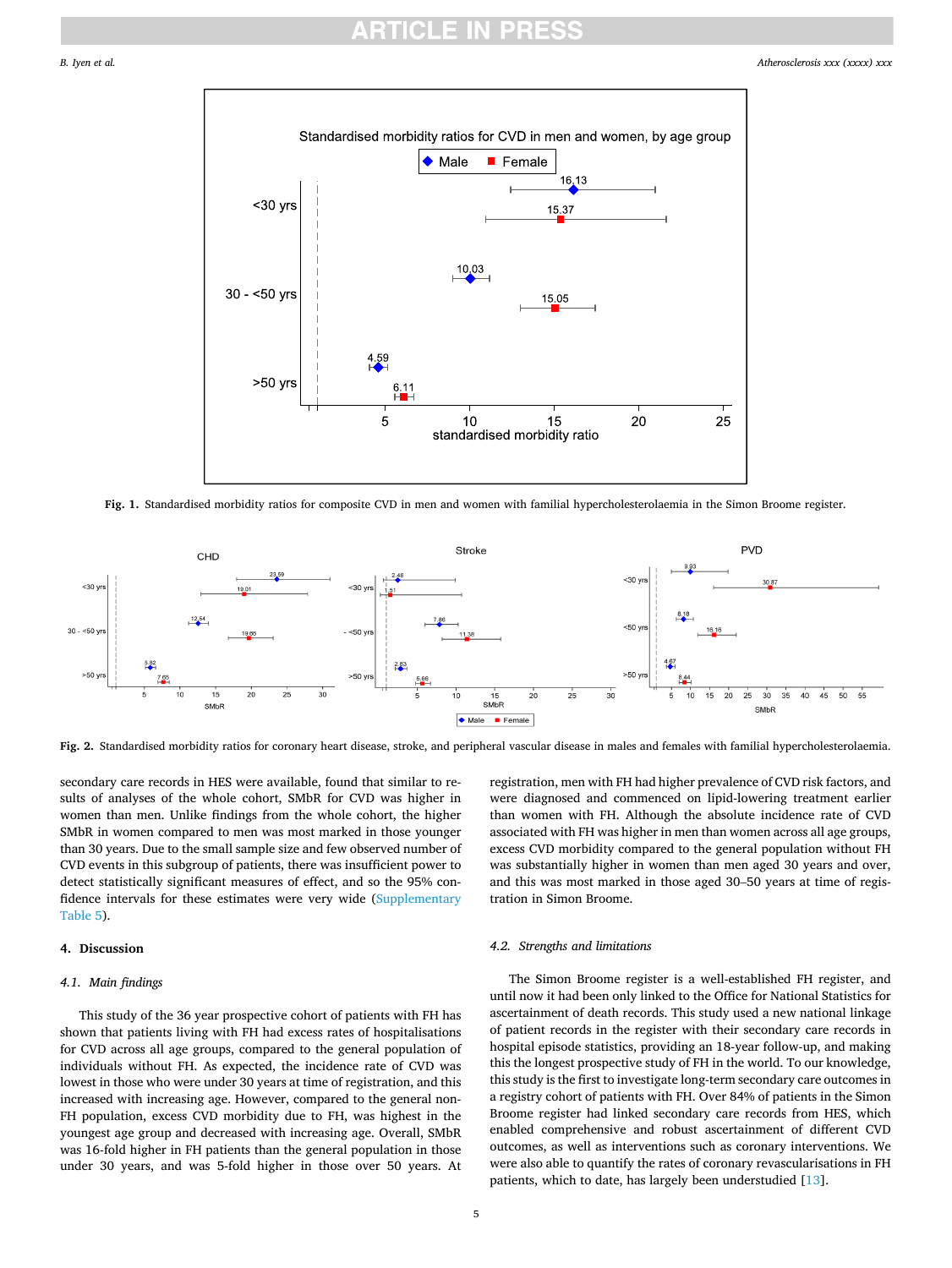# **ARTICLE IN PRESS**

#### *B. Iyen et al.*

Study limitations include the lack of data on lipid-lowering treatments or more recent LDL-cholesterol concentrations beyond the time of SB registration, which could potentially explain the observed differences in CVD outcomes in men and women. It had however been shown in the 2010 survey of FH management in adults attending UK lipid clinics [\[14](#page-6-0)] that 86% of patients were on statin treatment, with 40% additionally being treated with Ezetimibe; which was associated with a median LDL-cholesterol reduction of 47% from baseline, at patients' third lipid clinic visit [\[14](#page-6-0)]. As patients in our SB register cohort were recruited from UK lipid clinics, it is reasonable to assume that the proportion on lipid-lowering treatments will be consistent with findings from the audit, as well as more recent national guideline recommendations [\[15](#page-6-0)]. Over 50% of men and women in the SB register fulfilled the "definite FH" criteria, as such there may be a degree of selection bias towards those with more severe FH phenotype. We had no data on obstetric outcomes of women in this study, and so were unable to ascertain whether CVD outcomes differed between women with documented obstetric admissions who may have discontinued statin therapy during pregnancy and lactation, and those with fewer or no documented obstetric admissions. Also, electronically linked hospital records were only available from 1997 onwards, and therefore in participants who were registered prior to this date, there is likely under-ascertainment of CVD outcomes. Although our expectations are that any under-ascertainment of CVD outcomes are conservative in nature and not likely to affect males and females differently, we conducted a sensitivity analyses of those individuals whose date of registration in SB register was after the inception of HES on 1 April 1997. Although the finding of higher SMbR for CVD in women compared to men was broadly similar to findings from the main analyses, statistical significance could not be determined due to the small sample size of this patient subgroup.

A final limitation of the study is that, because DNA testing is not widely available in the UK, genetic testing was only done for 20% of the SB cohort, and only 13% of the total cohort had a DNA confirmed diagnosis. Therefore, there were too few mutation carriers to enable a statistically robust assessment of the relationship between mutation positive status (gene mutation) and CVD morbidity. However, all patients in the SB register were from specialist clinics and have clearly defined clinical phenotypes of FH.

## *4.3. Comparison with existing literature*

Our study finding that excess CVD morbidity due to FH was highest in those younger than 30 years, and declined with advancing age, builds on previous research from the Simon Broome register, which reported the highest excess mortality from CHD before the age of 40 [[6](#page-6-0)]. Consistent with our study findings, individuals in a Norwegian FH registry had the highest excess risk of acute MI and CHD in those aged 25–39 years [\[16](#page-6-0)].

The substantially higher SMbR for composite CVD in women than men, in the 30 to 50, and over 50 age groups, is a novel finding of considerable clinical significance. Although a study of the general population of adults with phenotypic FH in the United States had shown that age-based acceleration of CHD risk was greater for women than men [[17\]](#page-6-0), the study did not explore sex-differences in the increased risk of composite CVD outcomes associated with FH. It had previously been shown in the Simon Broome register that excess CHD deaths associated with FH were 3-fold higher in women than men for the period 2009 to 2015 [[7](#page-6-0)]. While excess CHD deaths declined in men comparing the period before and after the routine use of statins, no corresponding decline was observed over time in women [\[7\]](#page-6-0). There are several possible explanations which may underlie our study finding of higher excess CVD morbidity in women compared to men. We found that the mean ages for commencing lipid-lowering treatment in men and women were 37.5 years and 42.3 years, respectively. While women typically develop CVD at a later age than men, the risk of CVD is often underestimated in women due to the misperception that females are 'protected' against

CVD before the menopause  $[18]$  $[18]$ . While premenopausal women have a less pro-atherogenic plasma lipid profile than men, specifically greater high-density lipoprotein (HDL) and lower LDL-cholesterol than men of the same age [\[19](#page-6-0)], a study of children and adolescents with untreated FH suggests that the cholesterol burden with untreated FH is significantly higher in girls than boys [\[20](#page-6-0)]. These factors are likely to contribute to the greater excess CVD burden in women with FH compared to women without FH. Since statins are not recommended during pregnancy and breastfeeding, women with children are also likely to have experienced one or more interruptions of 2–3 years in their lipid lowering therapy and thus to have accumulated a greater "LDL-C burden" than men of the same age. Despite the greater CVD burden observed in women with FH compared to non-FH women, the incidence of CVD in individuals with FH remained lower in women than men across all age groups, suggesting that women may still retain some relative protection from CVD.

Statin prescribing rates have been shown to be lower in women than men in the general population [[21\]](#page-6-0), with numerous studies reporting that women in general are less likely to be prescribed evidence-based guidelines, and less aggressively treated in cardiology care for both primary [[22\]](#page-6-0) and secondary prevention [[23\]](#page-6-0). Studies in the FH population have also demonstrated greater prescribing of more potent lipid-lowering therapy in men than women with FH, suggesting that FH treatment may be suboptimal in women  $[24,25]$  $[24,25]$ . This is consistent with findings from the survey of FH patients in UK lipid clinics, which showed that more men than women attained the FH treatment target of 50% or more reduction in baseline LDL-C [\[14](#page-6-0)]. In addition, gender was not found to be associated with adherence to statin therapy in a study of patients with FH [\[26](#page-6-0)].

# *4.4. Clinical implications and conclusion*

This study finding of significantly higher risk of CVD in all age groups of patients in this registry-based cohort, compared to the general population, emphasizes the importance of early diagnosis and treatment of FH. Strategies to identify individuals with FH at a young age, before the development of significant coronary atherosclerosis, would be particularly helpful. Such strategies include cascade testing of relatives from identified index cases [\[27](#page-6-0)], and universal screening for high cholesterol in children, which would enable identification of parents with FH [\[28](#page-6-0)]. Our study provides confirmatory evidence of higher excess CVD morbidity in younger age groups of patients with FH and, importantly, provides novel insight into gender differences in the diagnosis and management of FH, as well as substantial gender disparities in the excess cardiovascular disease burden associated with FH. The finding that excess CVD morbidity is markedly higher in women than men in the 30–50 year age group, and also in those over 50 years, emphasizes the importance of early initiation of high intensity lipid-lowering treatment and highlights the need for optimisation of lipid-lowering and risk factor management for all FH patients with particular attention to women with FH.

## **Author contributions**

BI conducted the analysis, and BI and SEH wrote the first draft and subsequent revisions, led data management, and interpretation of findings. SW developed the study design, obtained ethical and study approvals to access the data, linked the SB-HES data, and cleaned the data into an analysable form. NQ and JK conceptualised the study design and methods, and provided primary care interpretation of findings. PR advised on refining study design, covariate selection. NQ and SEH provided overall supervision of the project. SEH, AN, PD, IFWM, NC and HS provided expert interpretation of study findings and formulated rationale for additional analyses. SW verified all statistical analyses. NQ, SW, JK, SEH, PR secured grant funding. All study authors have contributed to interpretation, revising, writing and finalising the final submission